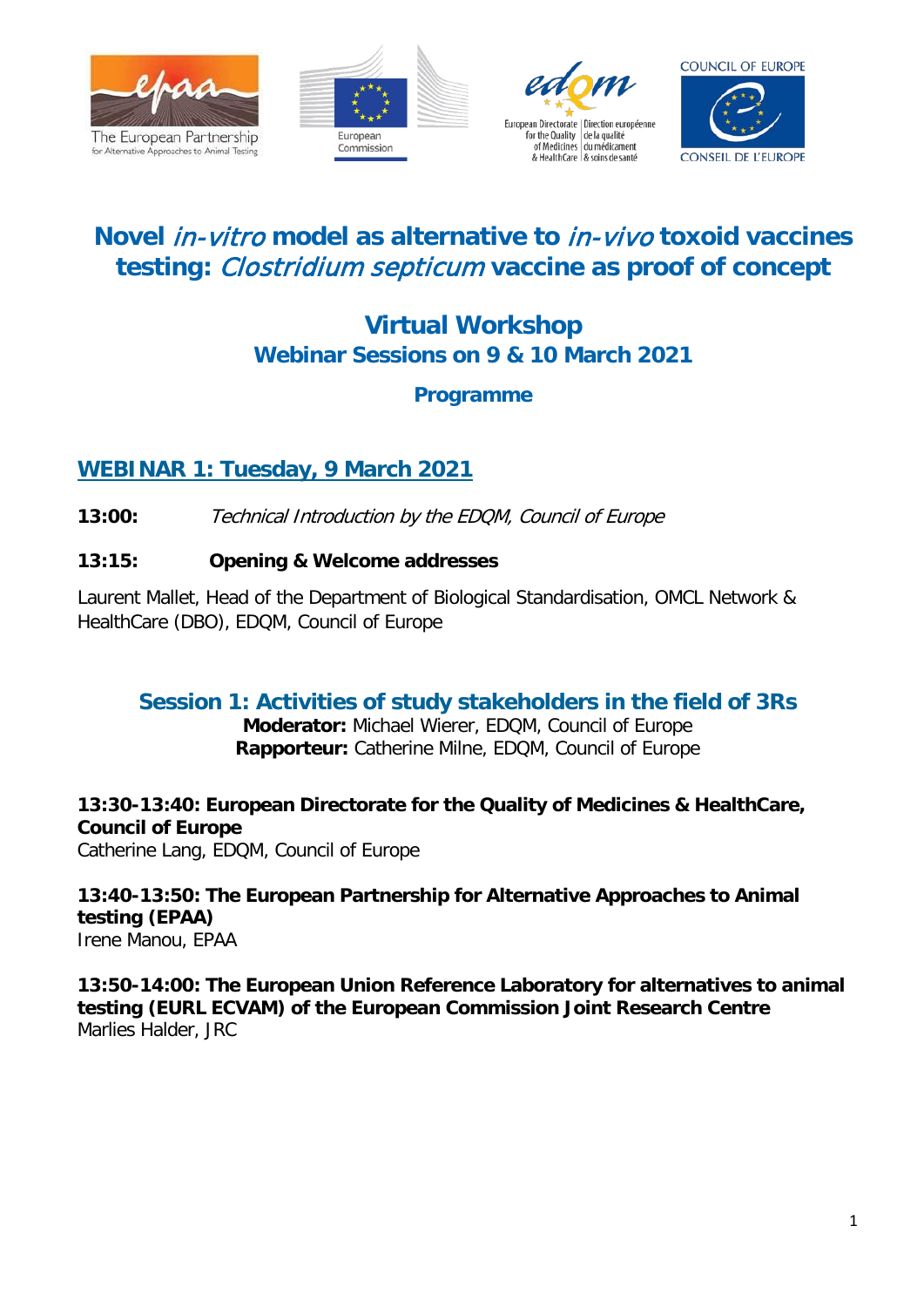# **Session 2:** Clostridium septicum **Vaccine Project (BSP130) Study aims and results**

**Moderator:** Lukas Bruckner, Member Ph. Eur. Group of Experts on Veterinary Vaccines and Sera (15V) **Rapporteur:** Marie-Emmanuelle Behr-Gross, EDQM, Council of Europe

### **14:00-14:20: The Biological Standardisation Programme (BSP)**

Catherine Milne, EDQM, Council of Europe

### **14:20-14:50: Outline of BSP130 Part 1 (Phase I & II)**

Marie-Emmanuelle Behr-Gross, EDQM, Council of Europe (on behalf of Keith Redhead, Vaccines and Assay Consultancy Ltd, UK)

## **14:50-15:50: Outline of BSP130 Part 2 (Phase III)**

## • **Method Optimisation and their principals (TNE +, TCP)**

Balazs Dalmadi, CEVA-Phylaxia Veterinary Biologicals, Hungary

#### • **Statistics**

David Le Tallec, EDQM, Council of Europe

#### • **Results Overview**

Botond Siklodi, CEVA-Phylaxia Veterinary Biologicals, Hungary

| 15:50-16:10:   |          | Break in the presentations           |
|----------------|----------|--------------------------------------|
| $16:10-16:40:$ | $\Omega$ | <b>Question &amp; Answer Session</b> |

### **Session 3: Outcome of a Field Survey on Clostridium vaccines control Moderator:** Irene Manou, EPAA **Rapporteur:** Marlies Halder, JRC

**16:40-16:55: Feedback from BSP130 participants: experience and learnings**  Marie-Emmanuelle Behr-Gross, EDQM, Council of Europe

## **16:55-17:10: Results of an Enquiry on alternative methods implementation by manufacturers**

Catrina Stirling, EPAA

| 17:10: | $\bigcirc$       | <b>Poll Session</b>                  |
|--------|------------------|--------------------------------------|
| 17:30: | $\Omega$         | <b>Question &amp; Answer Session</b> |
| 18:00: | End of webinar 1 |                                      |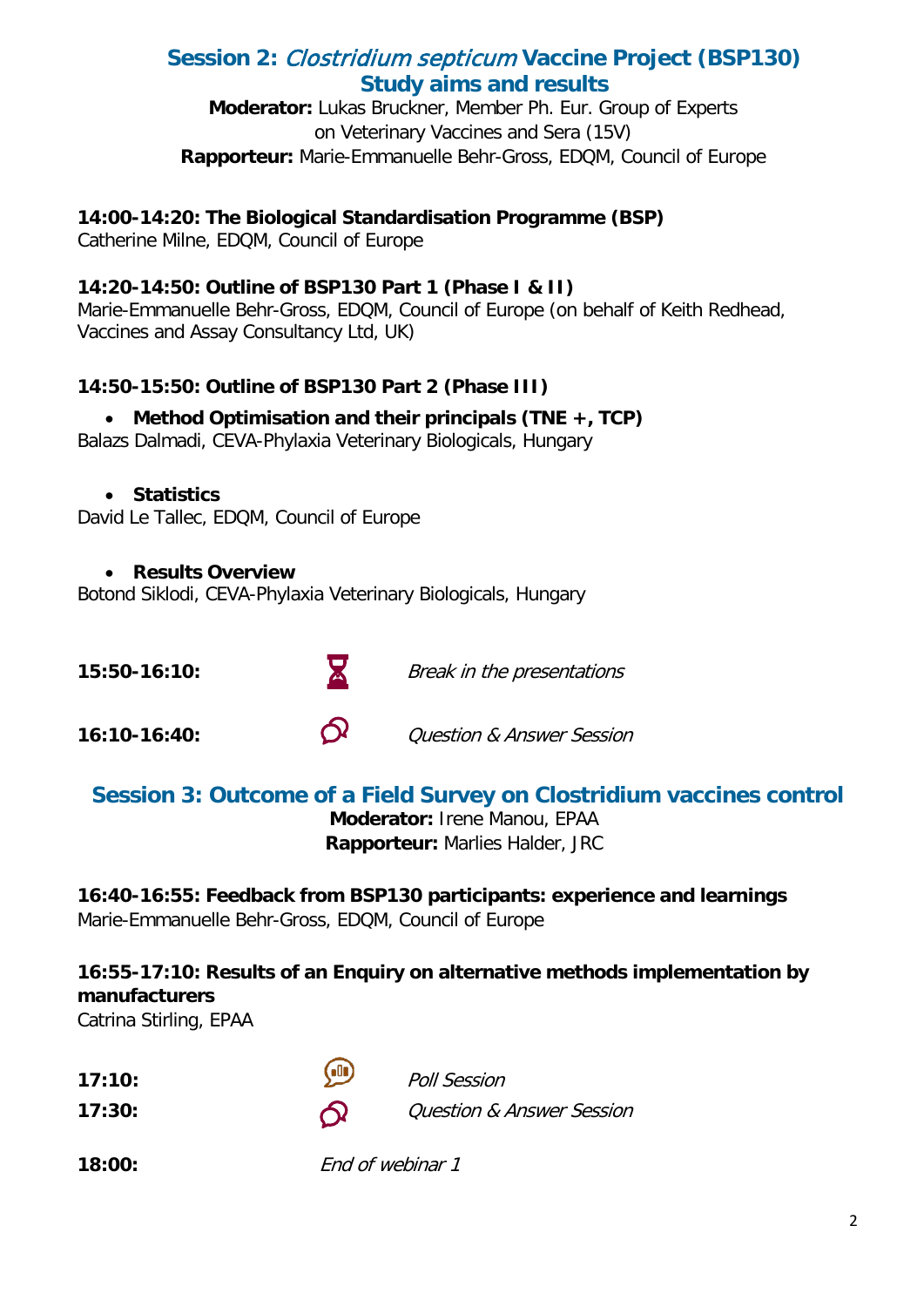# **WEBINAR 2: Wednesday, 10 March 2021**

**13:30:** Technical Introduction by the EDQM, Council of Europe

#### **13:40: General Introduction**

Laurent Mallet, Head of the Department of Biological Standardisation, OMCL Network & HealthCare (DBO), EDQM, Council of Europe

### **Session 4: Regulatory process**

**Moderator:** Prof. Jean-Marc Person, Chair Ph. Eur. Group of Experts on Veterinary Vaccines and Sera (15V) **Rapporteur:** Catherine Lang, EDQM, Council of Europe

#### **13:50 -14:30: European Pharmacopoeia (Ph. Eur.) monographs overview and revision proposals**

**Achievements and issues for Ph. Eur. Group of Experts on Veterinary Vaccines and Sera (15V)** Lukas Bruckner, Expert and former Chair, Switzerland

#### **Feedback from industry and way forward**

David John, AnimalhealthEurope

#### **14:30 -15:00: Regulators' perspective**

- **Europe:** Esther Werner, Paul-Ehrlich-Institut (PEI)
- **USA:** Angela Walker, CVB, Animal and Plant Health Inspection Service (APHIS)

**15:00-15:30:**  $\bigcap$  Question & Answer Session

**15:30-15:45:** Break in the presentations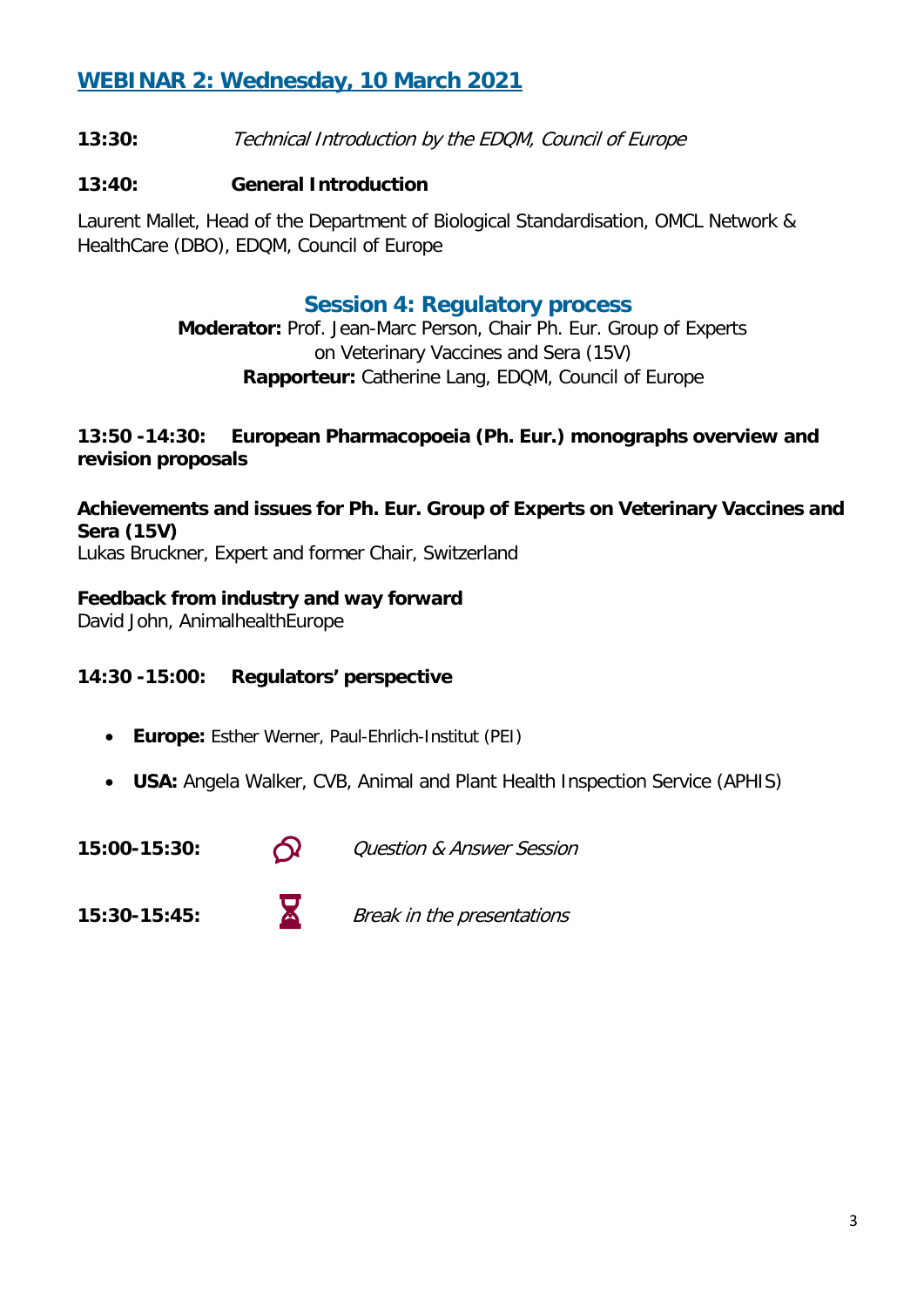# **Session 5: Potential application of the Approach to other Toxoid Vaccines - Update on Vac2vac Projects.**

**Moderator:** Elisabeth Balks, PEI, Germany **Rapporteur:** Marie-Emmanuelle Behr-Gross, EDQM, Council of Europe

### **15:45-16:05: Experience in extending the approach of cell-based TCP and MLD assays to** Clostridium perfringens **vaccines**

Arjen Sloots, Institute for Translational Vaccinology (Intravacc), The Netherlands

#### **16:05-16:35: Perspectives for extending the approach to other toxoid vaccines target vaccines**

Mohammad Daas, MSD Animal Health, UK



# **Session 6: Concluding Session**

**Moderators:** Esther Werner, PEI and Laurent Mallet, EDQM, Council of Europe **Rapporteurs:** Lukas Bruckner (Expert), Marlies Halder (JRC),David John (AnimalhealthEurope) and Catrina Stirling (EPAA)

### **17:10-17:30: Summary of the workshop sessions from the rapporteurs**

**17:30-17:50:** Question & Answer Session with the Members of the Scientific Committee and Speakers

**17:50: Concluding Remarks** Esther Werner, Paul-Ehrlich-Institut (PEI) Laurent Mallet, EDQM, Council of Europe

**18:00:** End of webinar 2